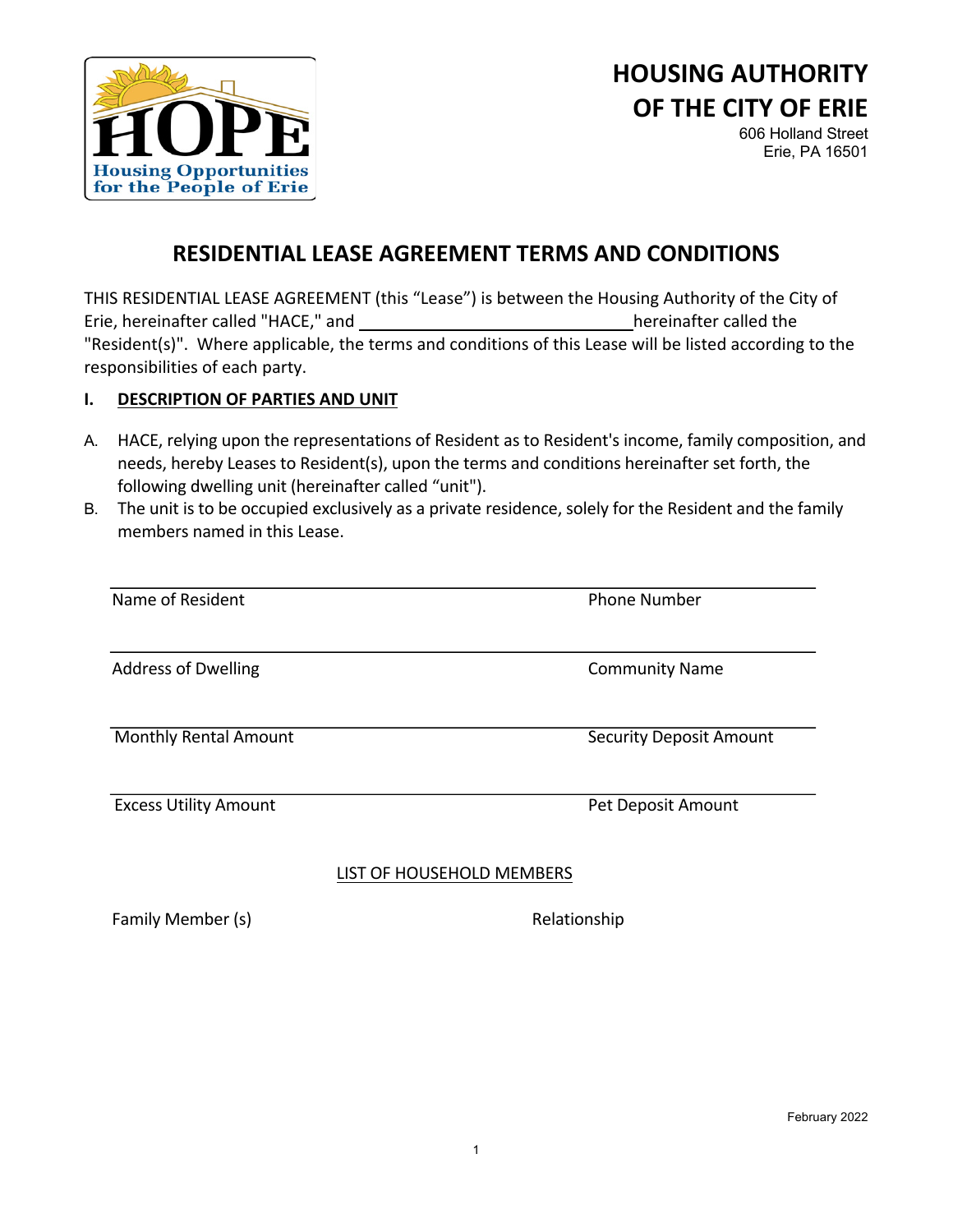#### **II. LEASE TERM AND AMOUNT OF RENT**

Unless otherwise modified or terminated as set forth herein, this Lease shall automatically be renewed for successive terms of one year.

- **A.** The monthly rent to be paid by the Resident, without demand by Management, shall be \$ and shall be due and payable on the  $1<sup>st</sup>$  day of each month beginning \_\_\_\_\_\_\_\_\_\_\_\_\_\_\_\_. The Lease term shall be from to to to the monthly rent shall remain in effect unless Resident's income or family composition changes and the rent is recomputed in accordance with the required re-determination.
- **B.** The amount of the Resident rent shall be determined by HACE in compliance with HUD regulations and requirements and in accordance with HACE's Admissions and Continued Occupancy Policy.
- **C.** When HACE makes any change in the amount of rent, HACE shall give advance written notice to Resident (unless Resident did not cooperate with certification). The notice shall state the new amount, and the date from which the new amount is effective. If Resident asks for an explanation, HACE shall respond in a reasonable time. If Resident does not agree with the explanation, the Resident shall have the right to request a hearing under the HACE grievance procedure.

#### **III. OTHER CHARGES**

In addition to rent, the Resident is responsible for the payment of certain other charges. HACE shall provide written notice of the amount of any charge in addition to Rent, and when the charge is due. All charges in addition to Rent set forth in this section, are treated as Rent due and owing. Failure to pay such charges is a violation of the Lease. Other charges can include:

- **A. Maintenance Costs**  labor and materials for services or repairs due to intentional or negligent damage to the unit, common areas or grounds beyond normal wear and tear caused by the Resident, household members or by guests. The Resident shall be charged for the cost of such service (labor plus materials) in accordance with the Schedule of Maintenance Charges posted by HACE. For work not listed on the Schedule of Maintenance Charges, Resident charges shall be based on the actual cost to HACE.
- **B. Excess Utility Charges** Where utilities are provided, HACE shall assess a charge for excess utility consumption due to the operation of major Resident supplied appliances. For these charges, see the Monthly Excess Utilities Charge Sheet.
- **C. Air Conditioning Units** Air conditioning is available in all units except for single-family, scattered site homes. If you wish to use the air conditioning, there is a small monthly fee to do so. These fees are listed on the separate schedule of charges list according to property.
- **D. Garbage** Trash removal is included in the monthly rent. All properties will either have a dumpster/garbage chute or you will be provided with your own garbage can to put out on garbage day. The only time a resident will be charged is if they do not store or dispose of their trash properly and maintenance is required to do it.
- **E. Late Charge** HACE shall assess a late charge of \$25.00 per month if balance is not paid in full by the 10<sup>th</sup> of the month unless it falls on a weekend or Holiday. *Exception to Late Charge Policy: The Late charge will be waived for those residents that receive their monthly Social Security Checks after the 15th of the month. Any resident that receives this exception must provide their Social Security notification letter to HACE. If the letter is not provided, the exception will not be*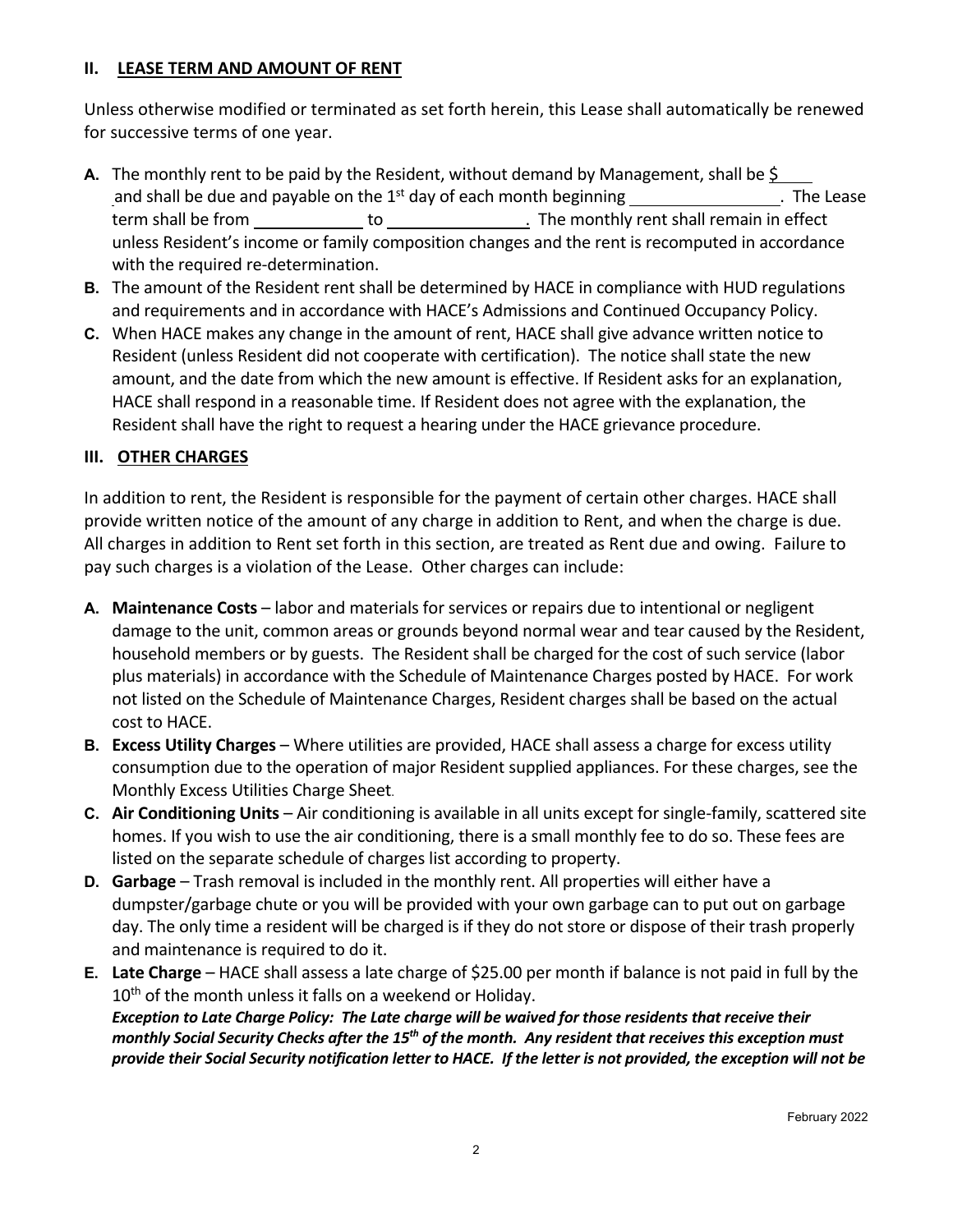*applied. Other exemptions may be approved at the discretion of the Deputy Director or the Executive Director.*

**F. Returned Payment Policy** – HACE shall assess a non-sufficient fund (NSF) charge of \$25.00 for returned payments. Further, any Resident who has 3 checks returned will be notified that they are prohibited from making future rental payments by check. Only money orders shall be accepted.

# **IV. PAYMENT LOCATIONS**

Rent and other charges shall be paid at one of the banks listed in the resident handbook. Monthly auto payments are also available.

#### **V. SECURITY DEPOSIT**

- **A. Resident Responsibilities** Resident agrees to pay \$75.00 as a Security Deposit. The full amount of the security deposit is due at the time of Lease signing. Upon termination of this Lease, Resident agrees to notify HACE of their new address, in writing, for refund of the security deposit, if applicable.
- **B. HACE's Responsibilities** HACE will use the Security Deposit at the termination of this Lease:
	- 1. To be applied towards the cost of repairing any intentional or negligent damages to the unit caused by the Resident and/or, household members, and/or guests. Any damage to the unit, which is not included on the move in inspection report will be presumed to have been caused by the Resident.
	- 2. To pay the cost of any rent or other charges owed by the Resident at the termination of this Lease.

HACE will pay interest on the security deposit at move out, as required by law.

The Security Deposit **MAY NOT** be used to pay rent or other charges while the Resident occupies the unit.

The return of a Security Deposit shall occur within 30 days of the unit keys being returned. HACE agrees to return the Security Deposit to the Resident, less deductions for any costs indicated above, **provided the Resident has furnished HACE with a written forwarding address.** If such deductions are made, HACE will furnish the Resident with a written statement of any such costs for damages and/or other charges to be deducted from the Security Deposit, or if any balance is due HACE.

#### **VI. UTILITIES AND APPLIANCES**

**A.** The following (checked) utilities are included in the rent:

| ____Gas | Electric   |       |
|---------|------------|-------|
| Water   | ____Sewage | Trash |

- **B.** HACE will not be liable for the failure to supply utility service for any cause whatsoever beyond its control.
- **C.** Resident agrees to pay promptly any utility bills for utilities supplied to Resident by a direct connection to the utility company, and to avoid disconnection of utility service for such utilities, which could lead to a Lease infraction and eviction.
- **D.** HACE will provide a stove and refrigerator. Major electrical appliances such as freezers and extra refrigerators, etc., are permitted at an added monthly cost (see the Monthly Excess Utilities Charge Sheet). Window air conditioners may be used in single family homes with prior approval from HACE.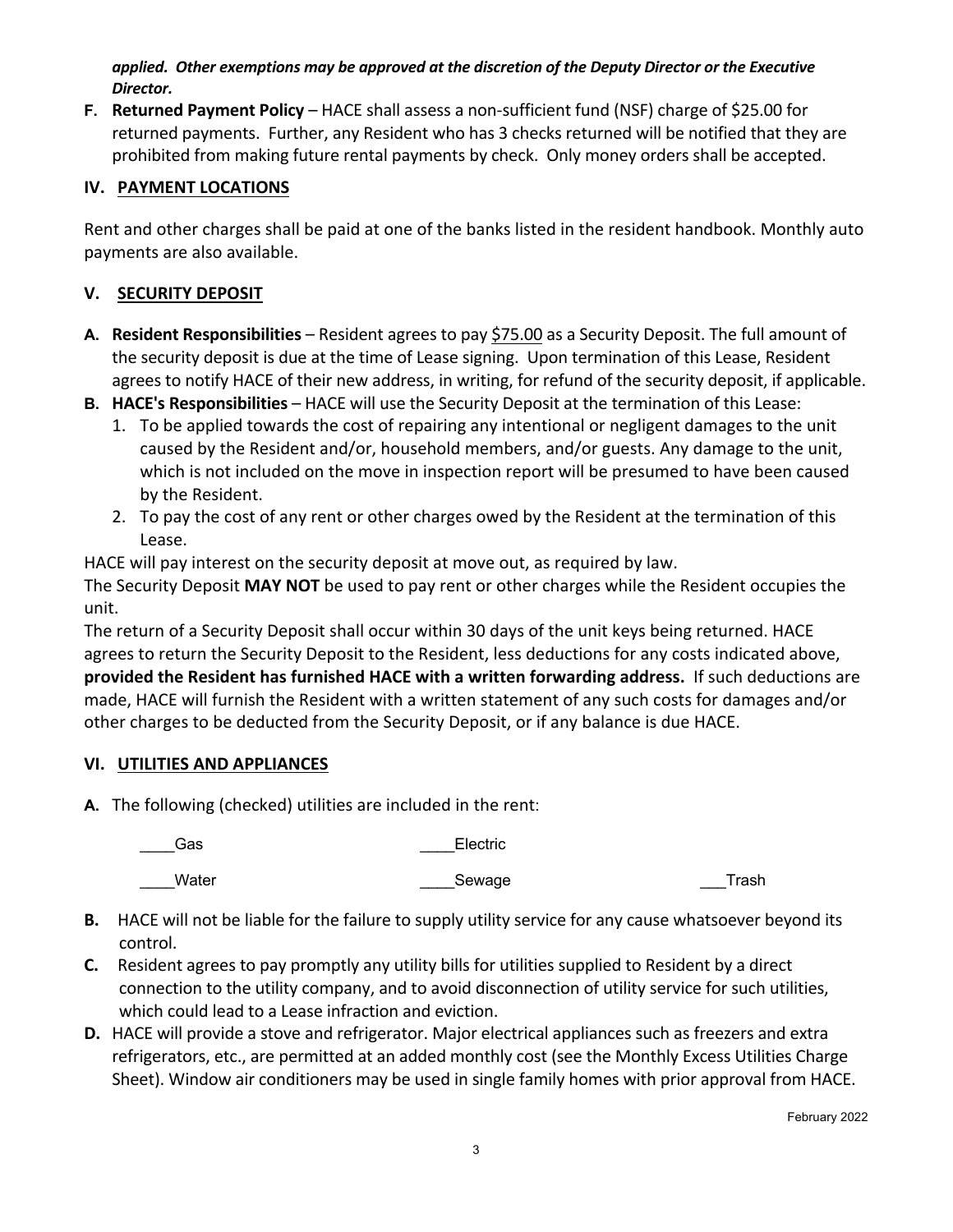#### **VII. OCCUPANCY**

- **A.** Resident shall use and occupy the unit exclusively as a private dwelling for the Resident and other household members listed on the Lease, including reasonable visits by their guests, not to exceed 14 days.
- **B.** Resident will not be given permission to allow an individual on the HACE Trespass and Banning List to occupy/visit the unit for any period of time.
- **C.** The Resident shall comply with all laws affecting the use or occupancy of the unit and with all Federal regulations now or hereafter established or modified.
- **D.** A resident will be permitted to conduct legal profit-making activities in their residence so long as the activity is incidental to the primary use of the unit as a residence for members of the household. Permission must be obtained from HACE, in writing, prior to undertaking such profit-making activity. Any income derived from profit-making activities must be reported to HACE for purposes of determining rent. Any resident doing business will need to provide HACE with proof of insurance naming HACE as an additional insured.

#### **VIII. RECERTIFICATIONS**

The income, assets and family composition of each household shall be reexamined within 12 months of the family's move-in date and no less than once a year thereafter. Recertifications determine the resident's monthly rent, eligibility for continued occupancy and the required unit size. HACE follows all pertinent HUD regulations in its completion of reexaminations. Only those Residents who are in full compliance with the terms and conditions of the Lease will be considered eligible for continued occupancy. If a Resident and/or Household does not certify as required, HACE will place them on flat rent effective on the date of their certification, until they comply. Not cooperating with the certification process can also lead to eviction.

The Resident agrees to transfer to an appropriate size unit based on family composition, upon appropriate notice by HACE that such a unit is available.

**A. Choice of Rent** – Each year, at the time of the Annual Recertification, the family has the option of selecting HACE's established Flat Rent or having their rent based on the amount of their income (Income-Based Rent). At Recertification, HACE may assist the family in identifying the rent method that would be most advantageous for the family.

Residents who opt for the Flat Rent may request to have an Interim Recertification and return to the Income-Based method once during the Lease year for any of the following reasons:

- 1. The household's income has decreased.
- 2. The household's circumstances have changed increasing their expenses for childcare, medical expenses, etc.
- 3. Other circumstances creating a hardship on the household such that the Income-Based method would be more financially feasible for the resident.

All requests to return to the Income-Based Rent must be submitted in writing.

**B. Annual Recertifications** – No more than 120 days in advance of the annual recertification, the family shall be notified that HACE is required to verify household composition, income and asset sources. The new rent will be effective the  $1<sup>st</sup>$  (first) of the month set for the certification.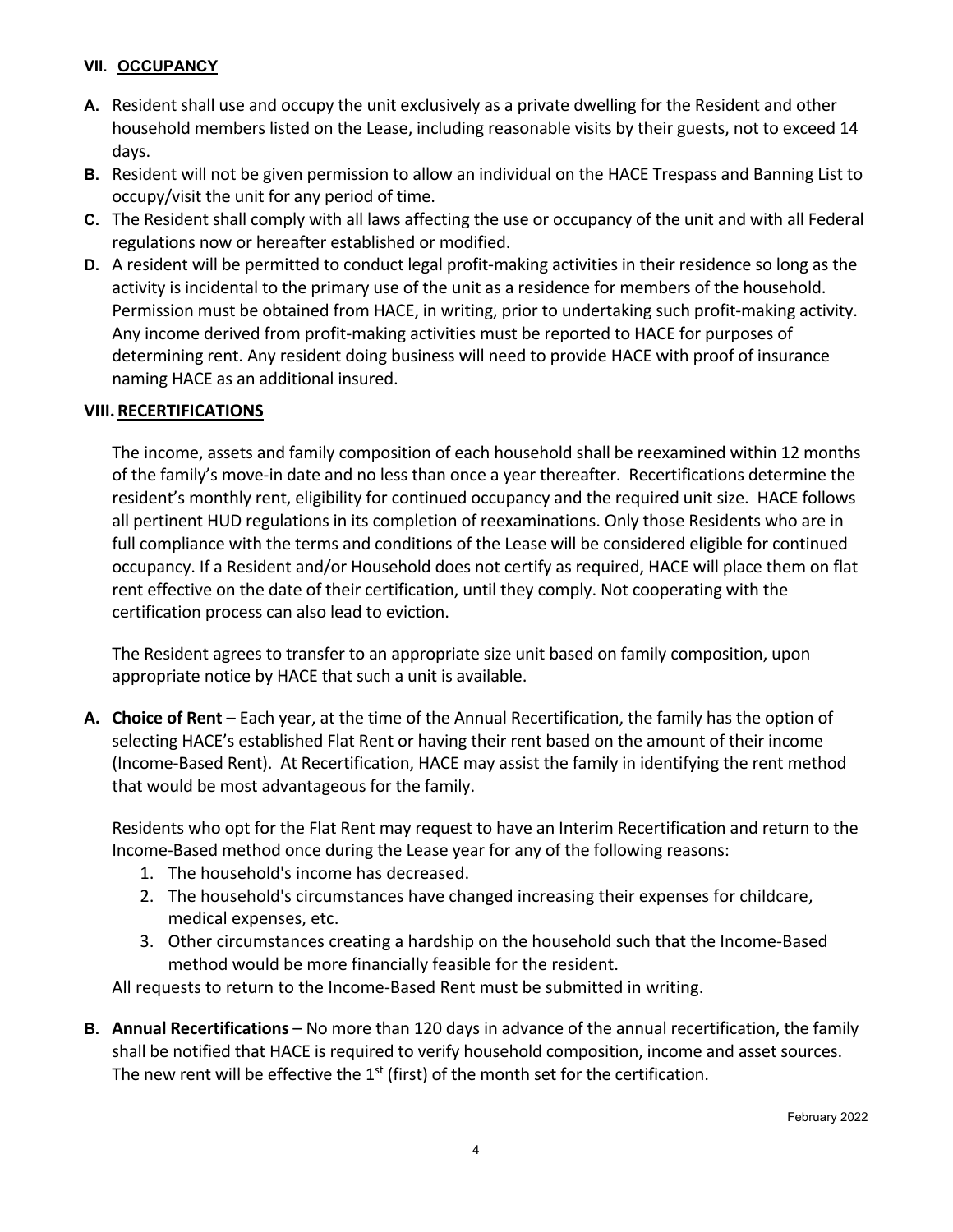If the rent determination is delayed due to a reason beyond the control of the family, then any rent increase will be effective the first of the month after the month in which the family receives a 30-day notice of the increase. If the new rent is a reduction and the delay is beyond the control of the family, the reduction will be effective as scheduled on the anniversary date.

If the family caused the delay, then any increase will be effective on the Annual Recertification date, even if retroactive. Any reduction will be effective the first of the month after the rent amount is determined.

All adult members of the household will be required to sign an Authorization for Release of Information, and all other forms required for occupancy. The family shall provide all information regarding income, assets, family composition, and other information deemed necessary.

**C**. **Interim Recertifications** – During an Interim Recertification, only the information affected by the changes being reported will be reviewed and verified.

Families are required to report changes to HACE between Annual Recertifications. If the family's rent is being determined under the Income-Based method, these changes may trigger an Interim Recertification. The family must report the following changes within twenty (20) days of their occurrence. All changes must be submitted in writing. Change requests may also be submitted via our website.

Changes to report:

- 1. Any changes in household composition.
- 2. Increases in income and/or changes in employment status.
- 3. Decrease in income expected to last at least 30 days.
- **D. Failure to Report Accurate Information** If it is found that the resident has misrepresented or failed to report to HACE facts upon which their rent is based so that the rent being paid is less than what should have been charged, **the resulting increase in rent will be retroactive**. Failure to report accurate information is also grounds for Lease termination.

If the misrepresentation causes the need for a repayment agreement, which is mandatory, any failure to cooperate with the agreement or make timely payments can result in termination of tenancy or assistance or both.

#### **E. Changes in Household Composition**

- 1. New household members may be added to the resident's Lease if the new family member has been added as the result of birth, marriage, reconciliation with a spouse, legal adoption, placement of foster children, or award of custody to or by a member of the current household. If a minor child of a household member not already listed on the Lease begins to reside there, the Resident must furnish a Birth Certificate, Social Security card and any proof of income within twenty (20) days to the office.
- 2. Any adult, age 18 or older, who wishes to be added to the household, will be screened in accordance with the provisions of HACE's Admissions and Continued Occupancy Policy before a determination is made. The Resident agrees to abide by HACE's determination.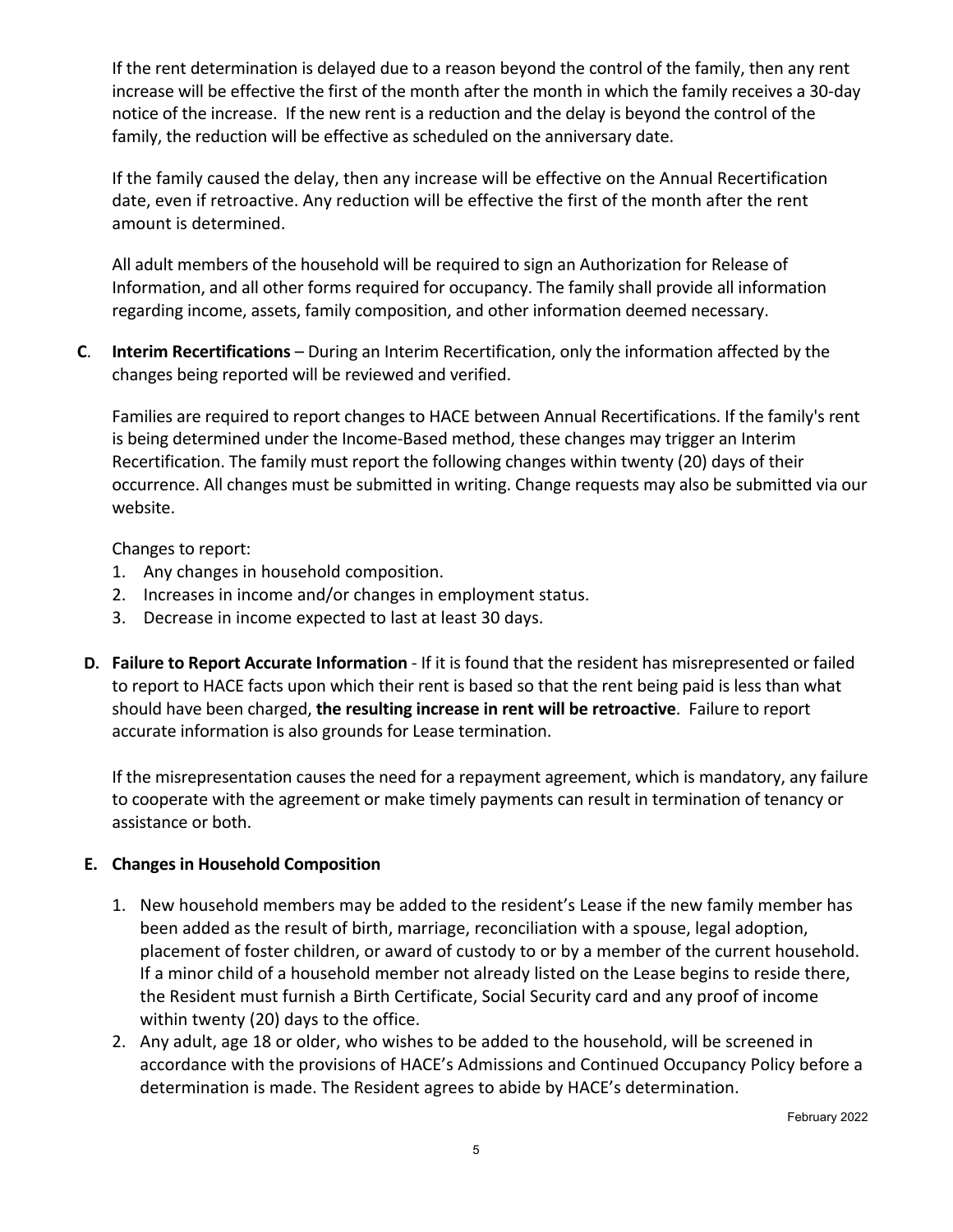Resident further agrees to await HACE's approval prior to allowing additional persons to move into the unit. Failure on the part of the Resident to comply with this provision shall constitute a Lease violation.

3. Live in Aide – If a Live in Aide is required, the Resident must first get permission from HACE to obtain one. Live in Aides will be screened for criminal, sex offender and amounts owed to HACE before being added to the Household.

A Live in Aide is a person who resides with an elderly or disabled person and who:

- 1. Is determined to be essential to the care and well-being of the person;
- 2. Is not obligated for the support of the person; and
- 3. Would not be living in the unit except to provide the necessary supportive services.
- 4. Removal of household members named in the Lease, due to any reason whatsoever, shall be reported by the Resident to HACE. The Resident must report the removal in writing, within 20 days of the occurrence. In the case of Head of Household, Spouse or Co-Head, both adults must sign a statement agreeing to the removal of the Resident. A Live in Aide does not have rights to the unit if the Head of Household leaves.

#### **IX. HACE'S OBLIGATIONS**

- **A.** To maintain the unit and the property in a decent, safe, and sanitary condition.
- **B.** To comply with the requirements of applicable building codes, housing codes, and HUD regulations materially affecting health and safety.
- **C.** To make necessary repairs to the unit and property.
- **D.** To maintain in good and safe working order and condition electrical, plumbing, sanitary, heating, ventilating, and other facilities, and appliances, including elevators.
- **E.** To provide and maintain appropriate receptacles and facilities for the deposit of garbage and other waste removed from the premises by the Resident as required in Section X, paragraph I of this Lease, and to provide disposal service for garbage and solid waste.
- **F.** To supply running water and reasonable amounts of hot water and reasonable amounts of heat at appropriate times of the year.
- **G.** To notify Resident in writing of the specific ground for any proposed adverse action by HACE. (Such adverse action includes, but is not limited to, a proposed Lease termination, transfer of Resident to another unit, change in amount of rent, imposition of charges for maintenance and repair, or for excess consumption of utilities.) When HACE is required to afford Resident the opportunity for a hearing under HACE's Grievance Procedure for a grievance concerning a proposed adverse action:
	- 1. The Notice of the proposed adverse action shall inform Resident of the right to request such hearing. In the case of Lease termination, a Notice of Lease Termination that complies with Section XIV of this Lease shall constitute adequate notice of proposed adverse action.
	- 2. In the case of a proposed adverse action other than a proposed Lease termination, HACE shall not take the proposed action until time to request such a hearing has expired or, if hearing was requested in a timely manner, the grievance process has been completed.
- **H.** To provide reasonable accommodations for disabled Residents as described in this Lease.

#### **X. RESIDENT'S OBLIGATIONS**

Resident shall be obligated to the following, which are deemed material conditions of this Lease:

**A.** Not to assign this Lease, nor sublet or transfer possession of the unit.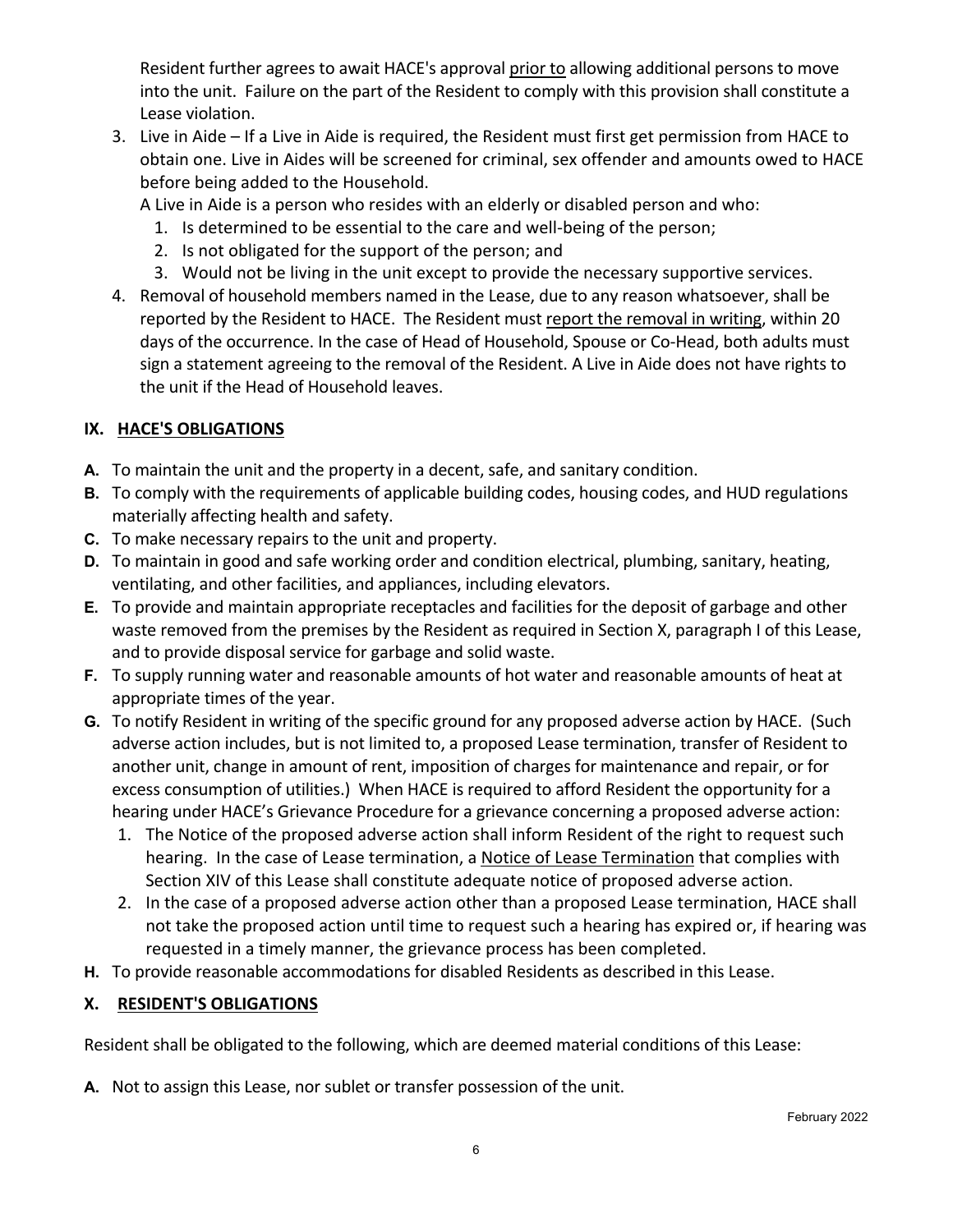- **B.** Not to give accommodation to boarders or lodgers.
- **C.** Not to give accommodations to guests in excess of fourteen (14) days within a one-year period without advance written consent of HACE. Resident must report any guests or visitors staying for more than three (3) days in any 30-day period.
- **D.** To use the unit solely as a private dwelling for Resident and Resident's household as identified in Part I of the Lease.
- **E.** To ensure that the Resident, members of the household, guests, or other persons who are in the unit with Resident's consent, conduct themselves in a manner which will:
	- 1. Not disturb other residents' peaceful enjoyment of their accommodations; and,

2. Be conducive to maintaining all HACE properties in a decent, safe, and sanitary condition. And shall not engage in:

- 3. Any criminal activity that threatens the health, safety, or right to peaceful enjoyment of HACE's public housing by other residents or employees of HACE, or the right to peaceful enjoyment of their residences by persons in the immediate vicinity of the premises; or
- 4. Any drug-related criminal activity whether on or off the premises. Any criminal activity in violation of the preceding sentence shall be cause for termination of tenancy, and for eviction from the unit. (For the purposes of this Lease, the term drug-related criminal activity means the illegal manufacture, sale, distribution, use or possession with intent to manufacture, sell, distribute, or use, of a controlled substance as defined in Section 102 of the Controlled Substances Act.)
- 5. That no member of the Household engages in an abuse or pattern of abuse of alcohol that affects the health, safety, or right to peaceful enjoyment of the premises by other Residents.
- **F.** To abide by necessary and reasonable regulations as declared by HACE to the Residents from time to time for the benefit, and well-being of the complex and the Residents. These regulations are incorporated by reference in this Lease and shall be posted in a conspicuous manner in HACE's office. Violation of such regulations constitutes a violation of the Lease.
- **G.** To use, only in a reasonable manner, all electrical, water, sanitary, heating, ventilating, airconditioning, and other facilities, including elevators.

To pay reasonable charges for repair of damages, other than normal wear and tear, to the unit, property buildings, facilities or common areas caused by the Resident, their household members or guests, or by Resident's failure to report needed repairs in a timely manner. **RESIDENT SHALL PROMPTLY NOTIFY HACE OF KNOWN NEED FOR REPAIRS TO THE UNIT and of known unsafe or unsanitary conditions in the unit or in common areas and grounds of the Property.** Charges will be in accordance with the Schedule of Maintenance Charges.

The Resident is required to report any incident of vandalism or damage to the unit to HACE and/or the City of Erie Police department. The Resident must notify HACE or Police immediately and, if possible, identify the person(s) involved. Failure to notify HACE or the Police concerning damage to their unit may result in Resident liability for the cost of the repairs.

- **H.** To keep the unit and such other areas as may be assigned to the Resident for their exclusive use in a clean and safe condition. Exemptions to this requirement may be made for Residents who have no household members able to perform such tasks because of age or disability.
- **I.** To dispose of all garbage and other waste from the unit in a sanitary and safe manner only in containers approved or provided by HACE. To refrain from, and cause members of the household or guests to refrain from, littering or leaving trash and debris in common areas.
- **J.** To refrain from, and to cause household and guests to refrain from destroying, defacing, damaging, or removing any part of the unit or premises.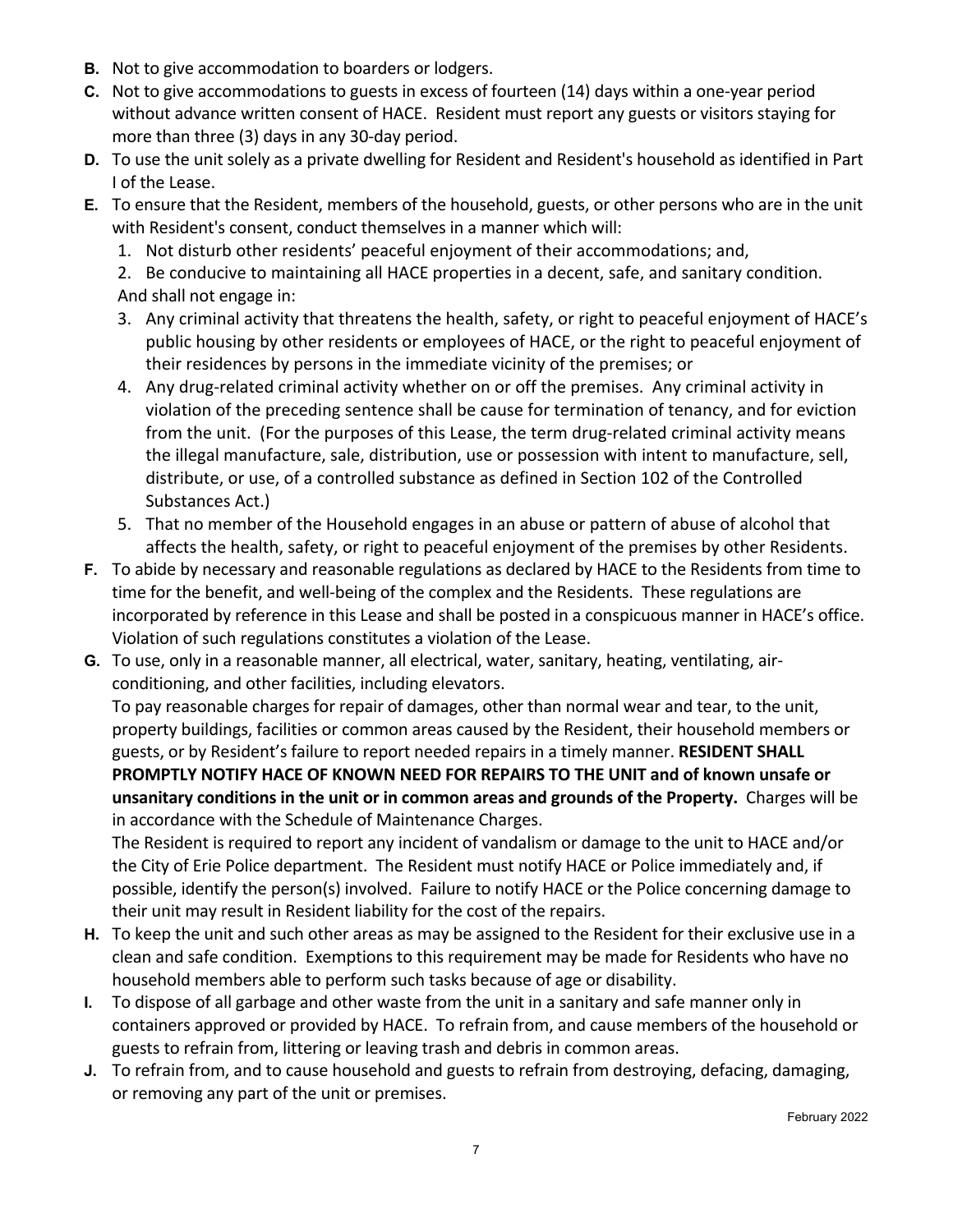- **K.** To comply with all obligations imposed upon Residents by applicable state and local building or housing codes materially affecting health and/or safety of Resident and household.
- **L.** To make no alterations or repairs or redecoration to the interior or exterior of the unit or to the equipment, nor to install additional equipment or major appliances without **written** consent of HACE. To make no changes to locks or install new locks on exterior doors without HACE's written approval.
- **M.** To refrain from, and cause members of Resident's household or guests to refrain from, acting or speaking in an abusive or threatening manner towards neighbors and/or HACE staff.
- **N.** Resident and members of Resident's household are permitted to have a pet as described in HACE's Pet Policy.
- **O.** To use reasonable care to keep the unit in such condition as to ensure proper health and sanitation standards for Resident, household members and neighbors. The Resident shall cooperate fully in any HACE pest control efforts. If infestation occurs and goes unreported, resulting in a more severe problem, resident will be charged the cost of extermination. Residents will not be charged for any bed bug eradication services.
- **P.** To comply with the provision of any addendum attached to and incorporated in this Lease.
- **Q.** Not to commit any fraud in connection with any Federal housing assistance program; and not to receive assistance for occupancy of any other unit assisted under any Federal housing assistance program during the term of the Lease.
- **R.** It is the responsibility of the Resident to check smoke detectors in their units regularly to ensure proper working condition and to install batteries as needed. HACE will check detectors and batteries at the time of any Inspection. Defacing or destroying smoke alarms is a fire and safety hazard and shall result in Lease termination.
- **S.** Community service is a requirement under Congress if you are determined eligible. For those members who are required to perform Community Service, you must perform 8 hours of community service per month you are deemed eligible. Violation of the community service requirement is grounds for non-renewal of the Lease at the end of the twelve-month Lease term, but not for termination of tenancy during the twelve-month Lease term.
- **T.** To comply with the No Smoking Policy which prohibits smoking or vaping in all HACE properties and within 25 feet of the building.

# **XI. DEFECTS WHICH OCCUR CAUSING HAZARDS TO LIFE, HEALTH OR SAFETY**

In the event that the unit is damaged to the extent that conditions are created which are hazardous to the life, health, or safety of the occupants (e.g., fire, floods, or other natural disasters.):

#### **A. HACE Responsibilities**

- 1. HACE shall be responsible for repair of the unit within a reasonable period of time after receiving notice of the damage.
- 2. HACE shall offer standard, alternative accommodations, if available, in circumstances where necessary repairs cannot be made within a reasonable period. HACE is not required to offer Resident a replacement Unit or alternative accommodations if Resident caused the hazardous condition.
- 3. If repairs or defects hazardous to life, health and safety are not made, or temporary alternative accommodations offered to the Resident within a reasonable time of the Resident reporting same to HACE, and if it was within HACE's ability to correct the defect or obtain the correction thereof, then the Resident's rent shall abate during the entire period of the existence of such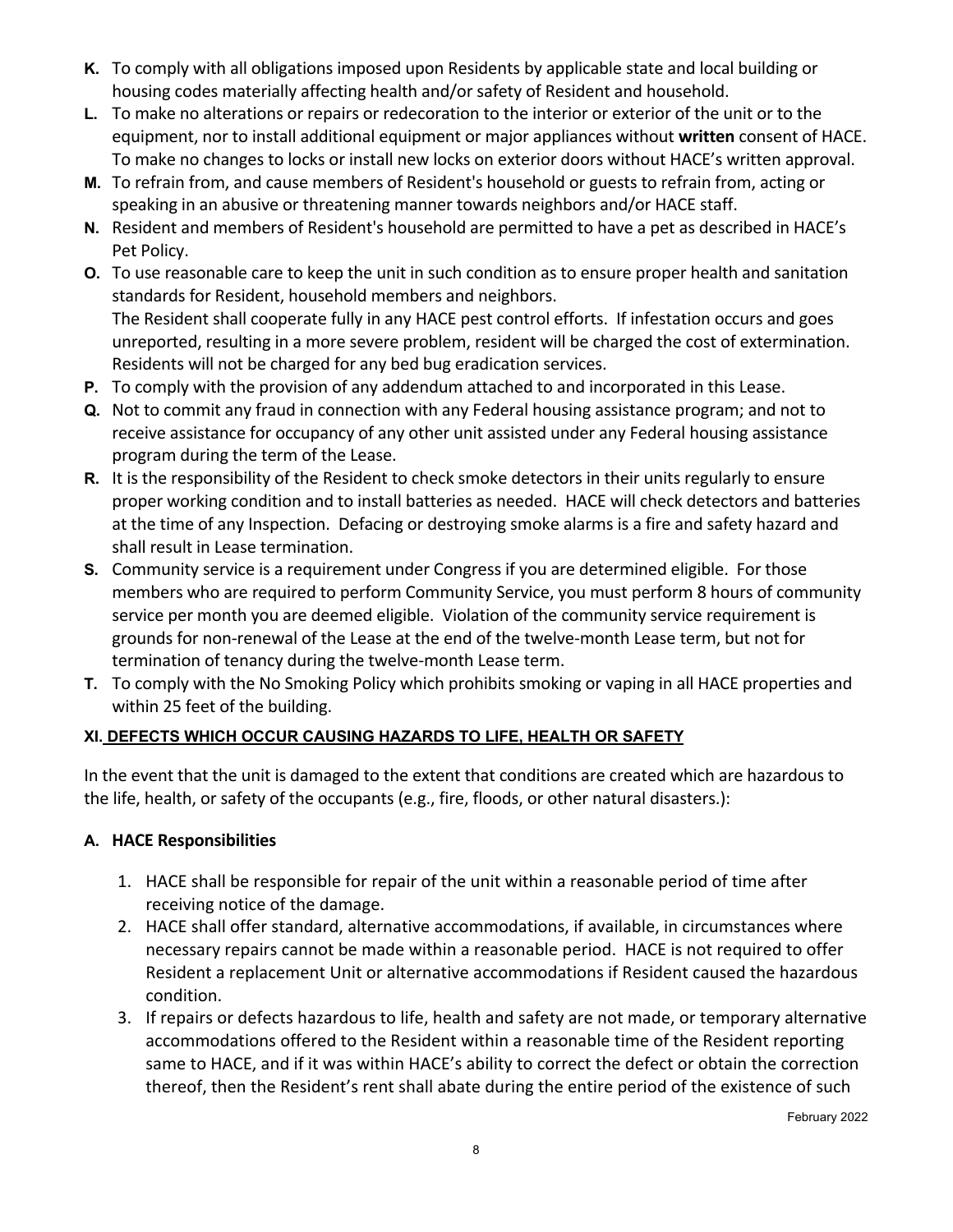defect while the Resident is residing in the unrepaired dwelling. Rent shall not abate if the Resident rejects reasonable alternative temporary accommodations.

#### **B. Resident Responsibilities**

- 1. The Resident shall immediately notify HACE of the damage.
- **2. Residents are encouraged to purchase renters' insurance for their personal property. HACE is not responsible for any personal items that are damaged.**
- 3. If the unit is severely damaged due to the negligence of a Resident, that Resident will be billed for the HACE insurance deductible, or the amount of damages caused, whichever is less.

#### **XII. INSPECTIONS**

- **A. Move in Inspection** HACE and the Resident will be obligated to inspect the unit prior to occupancy by the Resident. The move in inspection report will be kept in the Resident's file and a copy will be given to the Resident. Deficiencies noted on the inspection report requiring repair will be corrected by HACE, at no charge to the Resident. If the resident does not participate in pre-occupancy inspection, they are required to provide a written list of any deficiencies within the first 10 days of occupancy.
- **B. Move out Inspection** HACE will inspect the unit at the time Resident vacates the unit and give the Resident a written statement of the charges, if any, for which Resident is responsible. HACE will conduct the move out inspection after Resident has moved out. If the Resident and/or their representative want to be present for the inspection, they must notify the Manager.
- **C. Other Inspections** The Resident shall comply with other inspections deemed necessary by HACE (for example, Regular Inspections, Annual Inspections, Special Inspections, etc.). These inspections are detailed in HACE's Admissions & Continued Occupancy Policy.
- **D. Resident Notification** All residents will be given a 48-hour written notice of any inspection unless it is an emergency situation.

#### **XIII. ENTRY OF UNIT DURING TENANCY**

#### **A. Resident Responsibilities**

- 1. Resident agrees that the duly authorized agent, employee, or representative of HACE will be permitted to enter Resident's unit during reasonable hours for the purpose of performing routine maintenance, making improvements or repairs, or inspecting the unit, upon notice by HACE.
- 2. If Resident is absent from the unit when HACE comes to perform maintenance, Resident's request for maintenance shall constitute permission to enter.

#### **B. HACE Responsibilities**

- 1. HACE is permitted to enter the unit during reasonable hours upon forty-eight (48) hours advance written notice to the Resident. Response to requests by Residents for repairs and services would NOT require notice.
- 2. HACE may enter the unit at any time without advance notification when there is reasonable cause to believe that an emergency exists. Emergencies can be fire, flood, gas leak etc.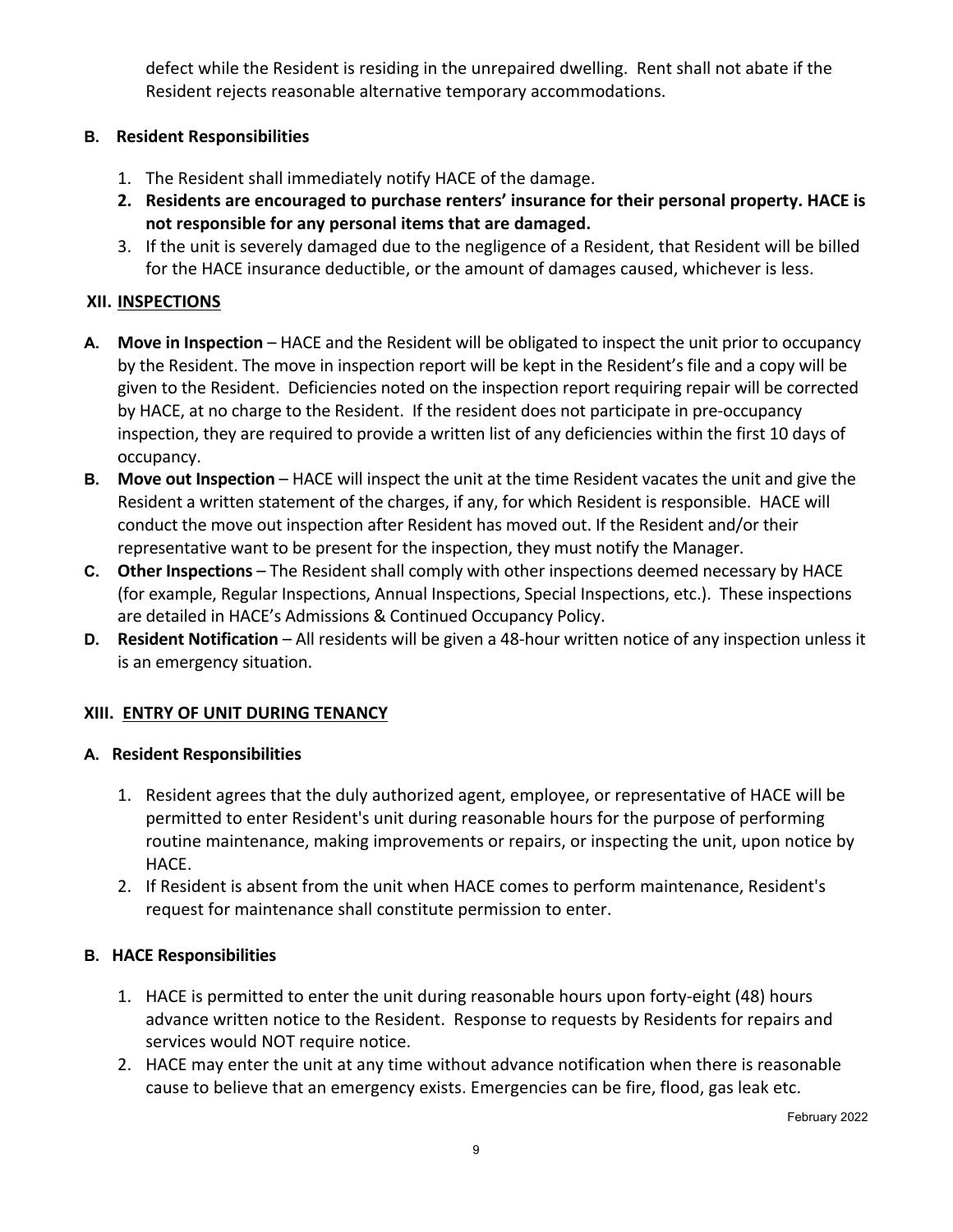3. In the event that the Resident and all adult members of the household are absent from the unit at the time of entry, HACE shall leave a written statement specifying the date, time and purpose of entry prior to leaving the unit.

# **XIV.NOTICE PROCEDURES**

All notices (including eviction notices) to the Resident must be in writing. At HACE's discretion the Notice can be: (i) hand delivered to the Resident or to an adult member of the household residing in the unit; (ii) sent by first-class mail; (iii) posted on the door of the unit as provided by State Law; or any combination of the three. HACE will follow the accepted form of eviction notice delivery as outlined in the Pennsylvania Resident-Landlord Act, as amended.

If the Resident is visually impaired, all notices will be provided in an accessible format. Notice to HACE must be in writing and either delivered to the HACE employee at the HACE office of the Development within which the Resident resides or the Central Office of HACE, or sent to HACE, properly addressed by first class mail.

# **XV. TERMINATION OF THE LEASE**

Considerations of HACE:

- A. In a manner consistent with such policies, procedures and practices, the PHA may consider all circumstances relevant to a particular case such as the seriousness of the offending action, the extent of participation by the Resident in the offending action, the effects that the eviction would have on family members not involved in the offending activity and the extent to which the Resident has shown personal responsibility and has taken all reasonable steps to prevent or mitigate the offending action.
- B. The PHA may require a resident to exclude a household member in order to continue to reside in the assisted unit, where that household member has participated in or been culpable for action or failure to act that warrants termination.
- C. In determining whether to terminate tenancy for illegal drug use or a pattern of illegal drug use by a household member who is no longer engaging in such use, or for abuse or a pattern of abuse of alcohol by a household member who is no longer engaging in such abuse, the PHA may consider whether such household member is participating in or has successfully completed a supervised drug or alcohol rehabilitation program or has otherwise been rehabilitated successfully. For this purpose, HACE may require the resident to submit evidence of the household member's current participation in, or successful completion of, a supervised drug or alcohol rehabilitation program or evidence of otherwise having rehabilitated successfully.
- D. The PHA's eviction actions must be consistent with Fair Housing and Equal Opportunity provisions.

The PHA may terminate tenancy, through a court action, for:

- A. Serious or repeated violation of material terms of the Lease, such as the following:
	- 1. Failure to pay rent or other charges when due;
	- 2. Failure to fulfill household obligations, as described in Section X Resident Obligations of this Lease;
- B. Being over the income limit for the program, as provided in 24 CFR 960.261 and the HACE ACOP.
- C. Other good cause which includes, but is not limited to, the following: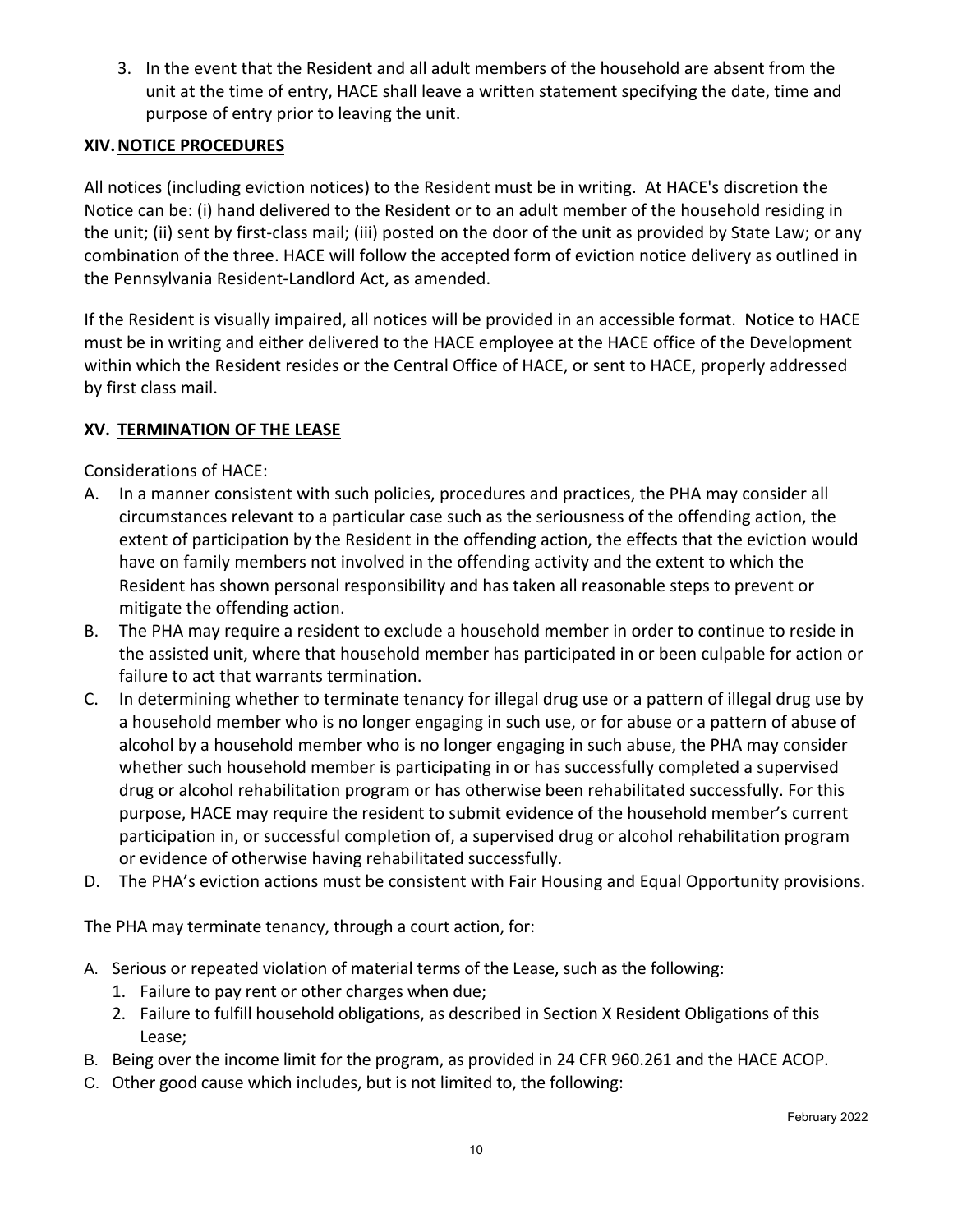- 1. Criminal activity or alcohol abuse as provided Section X;
- 2. Discovery after admission of facts that made the resident ineligible;
- 3. Discovery of material false statements or fraud by the resident in connection with an application for assistance or with reexamination of income;
- 4. Failure of a family member to comply with the service requirement provisions is grounds only for non-renewal of the Lease and termination of tenancy at the end of the twelve-month Lease; and
- 5. Failure to accept the PHA's offer of a Lease revision to an existing Lease with written notice of the offer of the revision at least 60 calendar days before the Lease revision is scheduled to take effect, and with the offer specifying a reasonable time limit within that period for acceptance by the family.
- 6. Discovery that any member of the household has ever been convicted of drug-related criminal activity for manufacture or production of methamphetamine on the premises of federally assisted housing.
- 7. Determination or discovery that a resident is a current registered lifetime sex offender
- 8. Discovery that a Resident is fleeing to avoid prosecution, or custody, or confinement after conviction for a crime, or attempt to commit a crime, that is a felony under the laws of the place from which the individual flees (or, in the case of the State of New Jersey is a high misdemeanor) or violating a condition of probation or parole imposed under Federal or State law.
- D. Such serious or repeated violation of material terms shall include but not be limited to:
	- 1. Failure to comply with the housekeeping standards established by HACE.
	- 2. Serious or repeated interference with the rights of staff or other Residents.
	- 3. Misrepresentation of family income, assets, or composition, or failure to report changes in family income, assets, or composition as required by this Lease.
	- 4. Failure to supply, in a timely fashion, any certification, release, information, or documentation on family income or composition needed to process Annual Recertifications or Interim Recertifications.
	- 5. Serious or repeated damage to the unit, or creation of physical hazards in the unit, common areas, grounds, or parking areas of the property.
	- 6. Any criminal activity by Resident, household member, guest, or other person under Resident's control, including criminal activity that threatens the health, safety or right to peaceful enjoyment of HACE's public housing unit by other residents, or the right to peaceful enjoyment of their residences by persons in the immediate vicinity of the premises, or any drug related criminal activity, whether on or off HACE property, will be subject to Lease termination. Drugrelated criminal activity is defined as the illegal manufacture, sale, distribution, use or possession with intent to manufacture, sell, distribute, or use of any controlled substance. HACE may evict the resident if it is determined that the covered person has engaged in the criminal activity, regardless of whether the person has been arrested or convicted for such activity and without satisfying the standard of proof used for a criminal conviction.
	- 7. Illegal weapons or drugs are seized in the unit by a law enforcement officer.
	- 8. Alcohol abuse or pattern of abuse that HACE determines interferes with the health, safety, or right to peaceful enjoyment of the unit by other residents or is interfering with staff ability to complete their job duties.
	- 9. Furnishing false or misleading information concerning illegal drug use, alcohol abuse or rehabilitation of illegal drug users or alcohol abusers.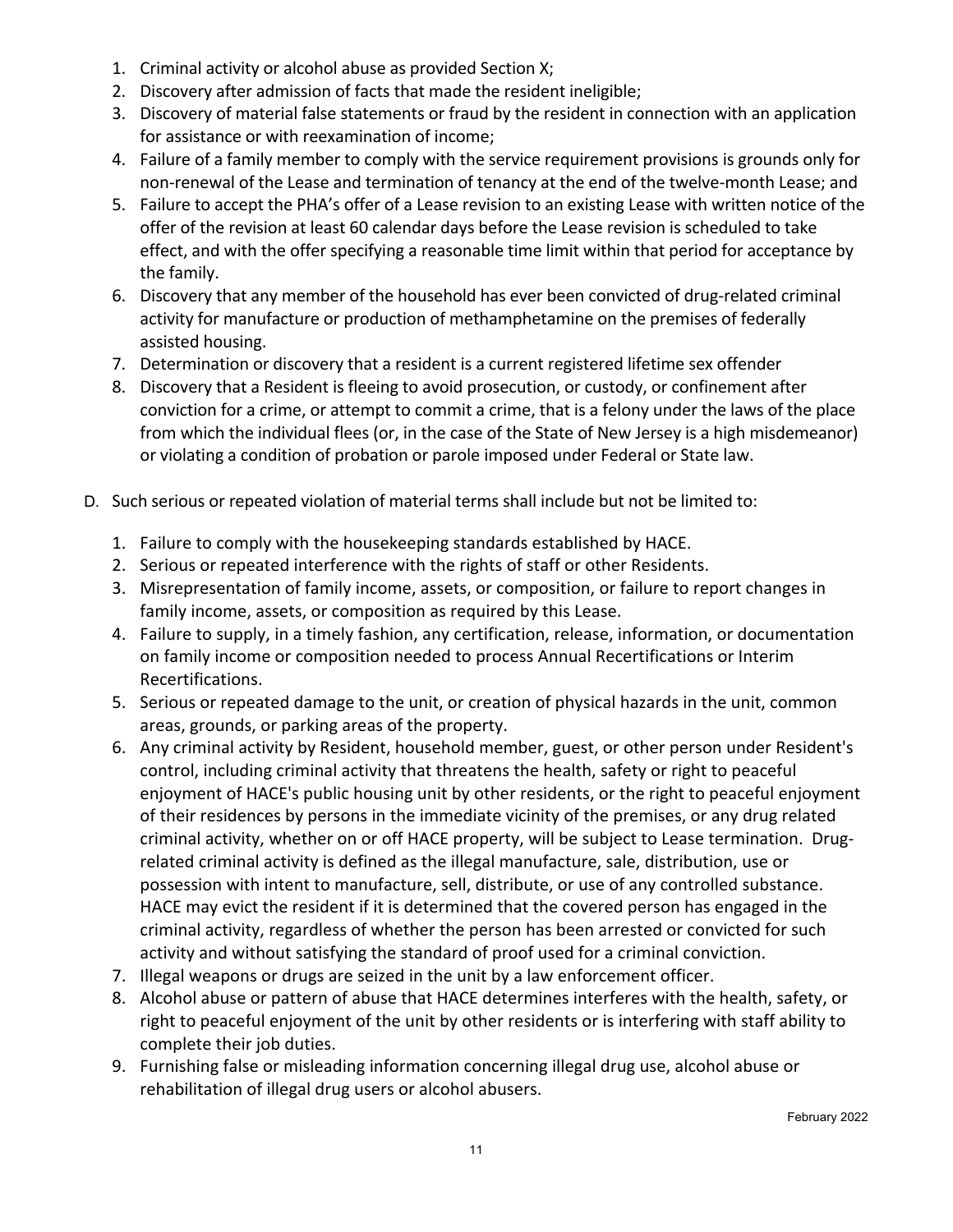- 10. Any other good cause, including a determination that Resident's actions have become a threat to the health and safety of themselves, other residents, or staff.
- 11. Failure to comply with HACE's Pet Policy.
- 12. Failure to comply with HACE's Smoking Policy.
- E. **Notice of Lease Termination** HACE shall give written Lease Termination Notices for any breach of the Lease. The number of days given for the resident to vacate the unit adhere to the Pennsylvania Resident Landlord Act and HUD guidelines, and are as follows:
	- 1. Fourteen (14) days in the case of failure to pay rent.
	- 2. A reasonable period of time considering the seriousness of the situation (but not to exceed 30 days):
		- a. If the health or safety of other residents, HACE employees, or person residing in the immediate vicinity of the premises is threatened; or
		- b. If any member of the household has engaged in any drug-related criminal activity or violent criminal activity; or
		- c. If any member of the household has been convicted of a felony.
	- 3. Thirty (30) days in any other case.

The Notice of Lease Termination to the resident shall state specific grounds for termination and shall inform Resident of the Resident's right to make such reply as the Resident may wish. The notice shall also inform the resident of the right to examine HACE documents directly relevant to the termination or eviction. When HACE is required to offer Resident the opportunity for a grievance hearing, the Notice shall also inform Resident of the right to request such a hearing in accordance with HACE's Grievance Procedure. The tenancy shall not terminate (even if any Notice to Quit under State or local law has expired) until the time for the Resident to request a grievance hearing has expired, and (if a hearing was timely requested by the Resident) the grievance process has been completed.

#### **XVI. WAIVER**

No delay or failure by HACE in exercising any right under this Lease, and no partial or single exercise of any such right shall constitute a waiver (post or prospective) of that or any other right, unless otherwise expressly provided herein.

#### **XVII. CHANGES AND NEW LEASES**

- A. Modification of this Lease must be accompanied by a written amendment or rider to the Lease executed by both parties, except for matters involving rent determinations and posted policies, rules, regulations, and fee schedules. HACE reserves the right to change this Lease from time to time, at its option.
- B. HACE shall provide at least 60 days written notice to the Resident setting forth any proposed changes in the Lease. Resident shall have an opportunity to present written comments, which, subject to the requirements of law, shall be taken into consideration by HACE. If the new Lease is not accepted and signed by the Resident(s) within a reasonable amount of time, HACE may terminate tenancy for the household.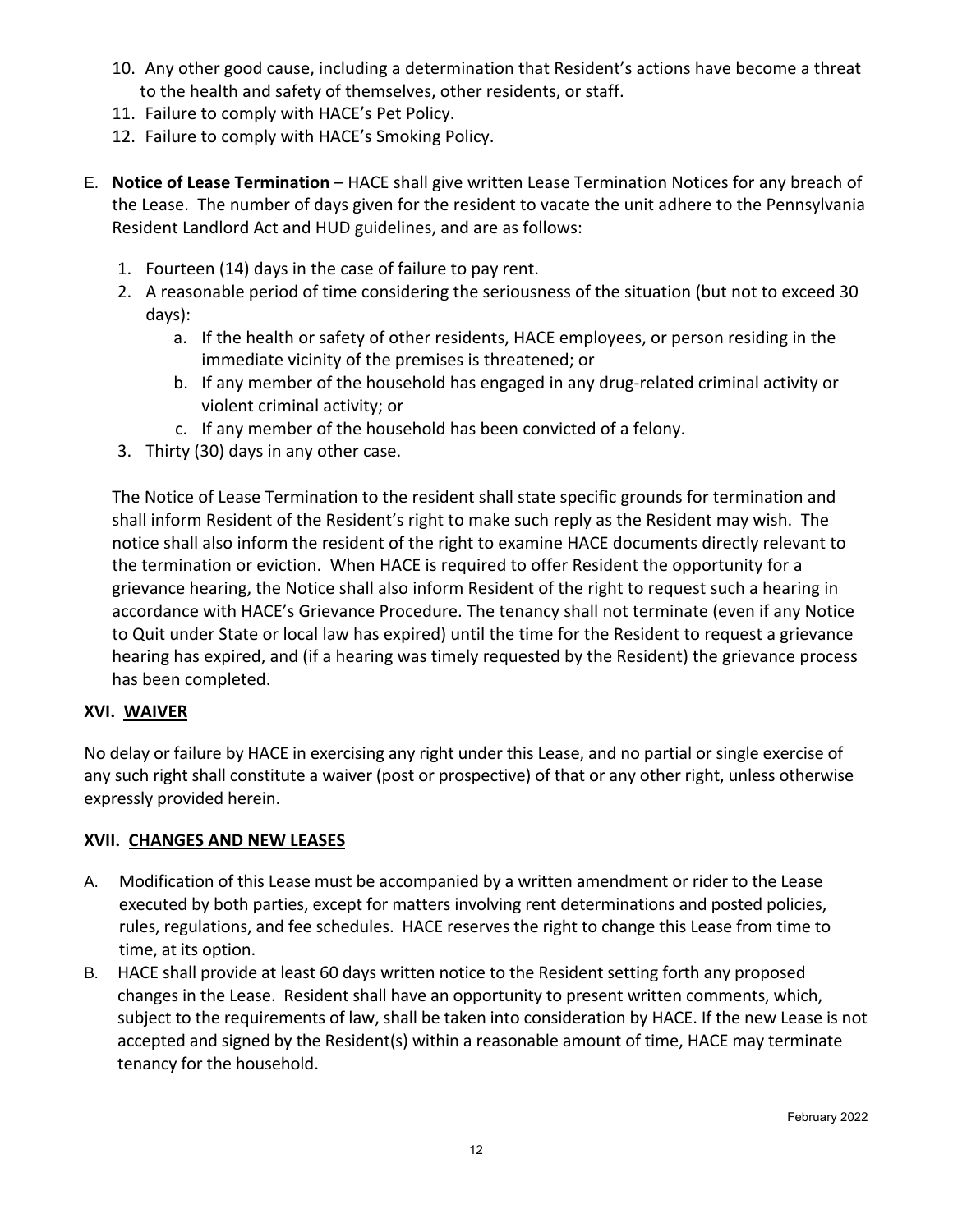# **XVIII. GRIEVANCE PROCEDURE AND RIGHT TO EXAMINE DOCUMENTS**

All disputes concerning the obligations of Residents or appeals arising under this Lease, shall be resolved in accordance with HACE's Grievance Procedure in effect at the time such dispute or appeal arises. The Grievance procedure is attached hereto, posted in HACE's office, on the HACE website and is incorporated by reference in this Lease.

HACE will provide the resident a reasonable opportunity to examine, at the resident's request, before a grievance hearing or court trial concerning a termination of tenancy or eviction, any documents, including records and regulations, which are in the possession of HACE, and which are directly relevant to the termination of tenancy or eviction. The resident shall be allowed to copy any such document at the resident's expense. A notice of Lease termination shall inform the resident of the resident's right to examine PHA documents concerning the termination of tenancy or eviction. If the PHA does not make documents available for examination upon request by the resident, the PHA may not proceed with eviction.

It is HACE's policy to have the Deputy Director, or their designated representative, hold the grievance hearing.

#### **XIX. PROTECTIONS FOR VICTIMS OF ABUSE / VIOLENCE AGAINST WOMEN ACT (VAWA)**

- A. An incident or incidents of actual or threatened domestic violence, sexual assault, dating violence, or stalking will not be construed as serious or repeated violations of the Lease or other "good cause" for termination of the tenancy or occupancy rights of the victim.
- B. Criminal activity directly relating to abuse, engaged in by a member of a resident's household, or any guest, or other person under the resident's control, shall not be cause for termination of tenancy or occupancy rights if the resident or an immediate member of the resident's family is the victim or threatened victim of domestic violence, sexual assault, dating violence, or stalking.
- C. Notwithstanding any restrictions on admission, occupancy, or terminations of occupancy or assistance, or any Federal, State, or local law to the contrary, HACE may "bifurcate" a Lease, or otherwise remove a household member from a Lease, without regard to whether a household member is a signatory to the Lease, in order to evict, remove or terminate occupancy rights of any individual who is a resident or lawful occupant and who engages in criminal acts of physical violence against family members or others. This action may be taken without evicting, removing, or otherwise penalizing the victim of the violence who is also a resident or lawful occupant. Such eviction, removal, or termination of occupancy rights shall be affected in accordance with the procedures prescribed by Federal, State, and local law for the termination of Leases. If HACE chooses to bifurcate a Lease, no assistance will be given for an individual who does not meet public housing eligibility and applies to submission of evidence of citizenship or eligible immigration status.
- D. Nothing in this section may be construed to limit HACE, when notified, to honor court orders addressing rights of access or control of the property, including civil protection orders issued to protect the victim and issued to address the distribution or possession of property among the household members in cases where a family breaks up.
- February 2022 E. Nothing in this section may be construed to limit HACE's ability to evict a resident for any violation of the Lease, not based on the act or acts of violence in question against the resident or a member of the resident's household, provided that HACE does not subject an individual who is or has been a

13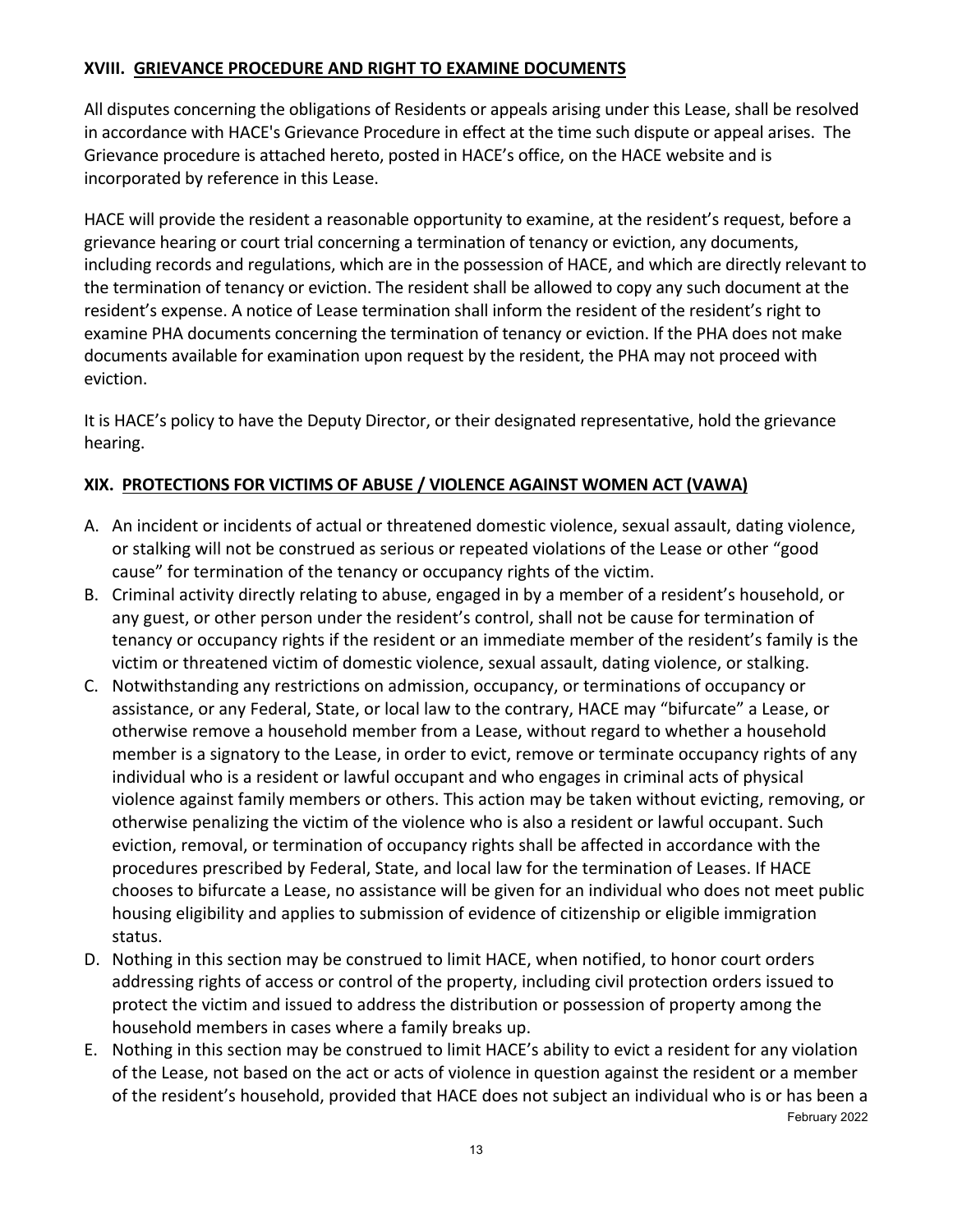victim of domestic violence, sexual assault, dating violence, or stalking, to a more demanding standard than other residents in determining whether to evict.

- F. Nothing in this section may be construed to limit HACE's ability to evict any resident if HACE can demonstrate an actual and imminent threat to other residents, or to those employed at or providing service to the property, if the resident is not evicted.
- G. Nothing in this section shall be construed to supersede any provision of any Federal, State, or local law that provides greater protection than this section for victims of domestic violence, sexual assault, dating violence, or stalking.

# **XX. POSTING OF POLICIES, RULES AND REGULATIONS**

HACE's schedules of special charges for services, repairs and utilities, policies, rules and regulations are incorporated by reference in this Lease and are posted in HACE's office, and on HACE's website. Schedules of special charges for services, repairs and utilities and rules and regulations which are required to be incorporated in the Lease by reference shall be publicly posted in a conspicuous manner in the Property Office and shall be furnished to applicants and residents upon request. Such schedules, policies, rules and regulations may be modified from time to time by the PHA provided that the PHA shall give at least a 30-day written notice to each affected resident setting for the proposed modification, the reasons therefore, and providing the resident an opportunity to present written comments which shall be taken into consideration by the PHA prior to the proposed modification becoming effective. A copy of such notice shall be:

Delivered directly to or mailed to each resident or posted in at least 3 conspicuous places within each property in which the effected dwelling units are located, as well as in a conspicuous place at the main office.

#### **XXI. ACCOMMODATIONS OF PERSONS WITH A DISABILITY**

For all aspects of the Lease and grievance procedures, a disabled person shall be provided reasonable accommodation to the extent necessary to provide that person with an opportunity to use and occupy the dwelling unit equal to a non-disabled person.

HACE shall provide a notice to each resident that the resident may, at any time during the tenancy, request reasonable accommodation of a disability of a household member, including reasonable accommodations so that the resident can meet Lease requirements or other requirements of tenancy.

#### **XXII. PROVIDING OPPORTUNITY TO RECEIVE EMERGENCY RENT RELIEF**

If the Secretary determines that residents must be provided with adequate notice to secure Federal funding that is due to a Presidential declaration of a national emergency:

- A. The notice of Lease termination required for failure to pay rent must provide such information as required by the Secretary; and
- B. Notwithstanding section XV (E) (1) of the Lease, the notice of Lease termination for failure to pay rent must provide for at least 30 days from the date the resident receives the notice.
- C. Upon the Secretary's determination in paragraph (A) above, HACE must provide notice to all residents of the requirements in paragraph (A) taking effect.